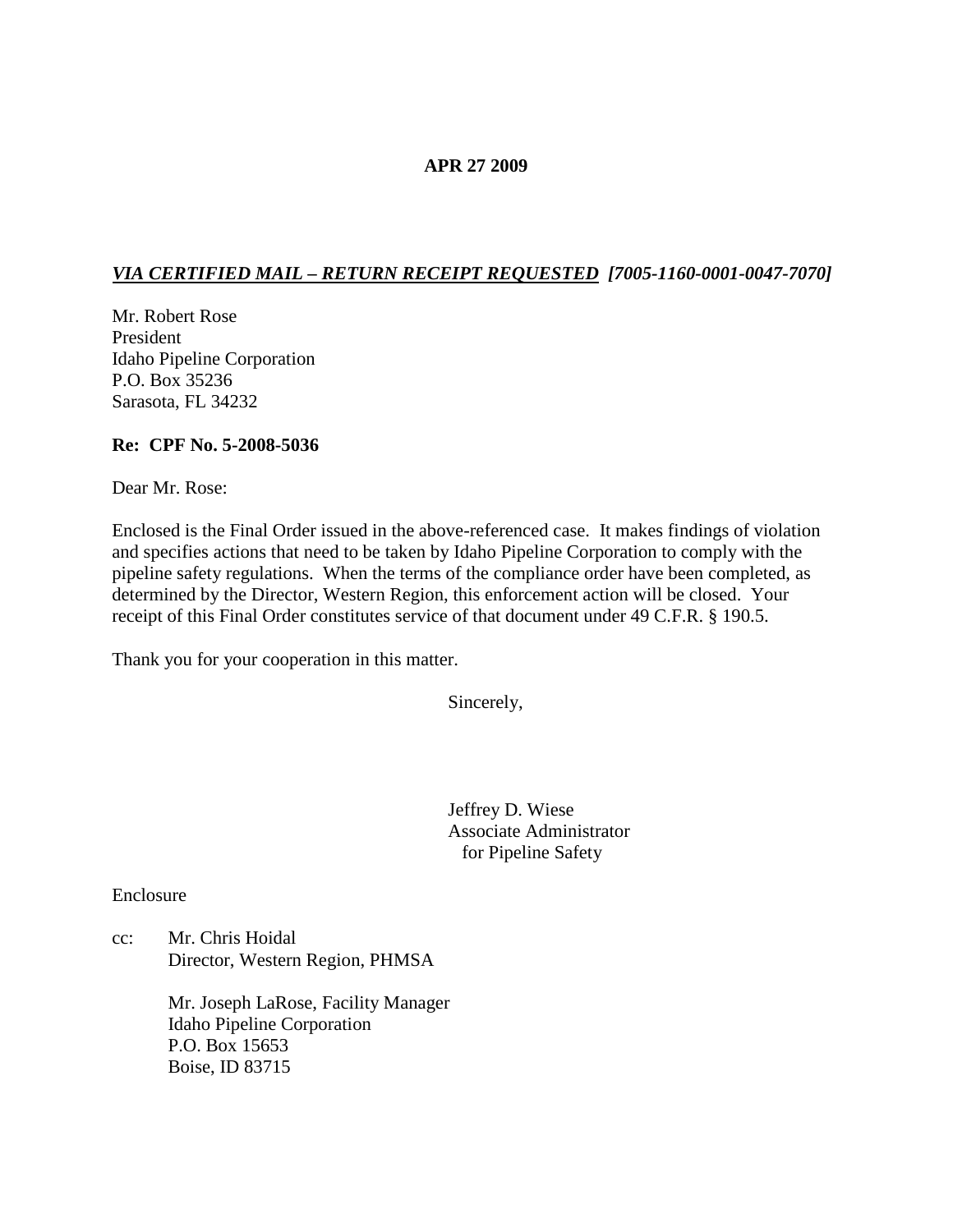## **U.S. DEPARTMENT OF TRANSPORTATION PIPELINE AND HAZARDOUS MATERIALS SAFETY ADMINISTRATION OFFICE OF PIPELINE SAFETY WASHINGTON, D.C. 20590**

**)**

**)**

**In the Matter of ) Idaho Pipeline Corporation, ) CPF No. 5-2008-5036 ) Respondent. ) \_\_\_\_\_\_\_\_\_\_\_\_\_\_\_\_\_\_\_\_\_\_\_\_\_\_\_\_\_\_)**

**\_\_\_\_\_\_\_\_\_\_\_\_\_\_\_\_\_\_\_\_\_\_\_\_\_\_\_\_\_\_**

## **FINAL ORDER**

On March 6, 2008, pursuant to 49 U.S.C. § 60117, representatives of the Pipeline and Hazardous Materials Safety Administration (PHMSA), Office of Pipeline Safety (OPS), inspected the Integrity Management Program (IMP) of the Idaho Pipeline Corporation (Idaho or Respondent). Idaho is the operator of a three-mile aviation fuel pipeline in Boise, Idaho.

As a result of that inspection, on December 5, 2008, PHMSA issued a Final Order finding that Idaho had committed certain violations of PHMSA's integrity management regulations (Final Order).<sup>[1](#page-1-0)</sup> Specifically, it found that Idaho had violated 49 U.S.C. § 60132(a) and (b) by failing to submit certain geospatial data regarding its pipeline system to the National Pipeline Mapping System (NPMS). It further found that Idaho had violated 49 C.F.R. § 194.452(a) by failing to determine whether its pipeline system could affect a "High Consequence Area"  $(HCA)<sup>2</sup>$  $(HCA)<sup>2</sup>$  $(HCA)<sup>2</sup>$ 

Subsequent to the March 2008 inspection, but prior to issuance of the Final Order, Idaho submitted certain information to PHMSA indicating that the company had pipeline segments that could affect an "Other Populated Area" near the Boise International Airport.<sup>[3](#page-1-2)</sup> Because Idaho's own analysis indicated that its pipeline system could affect an HCA, the Director issued to Idaho,

<span id="page-1-0"></span> <sup>1</sup> *In the Matter of Idaho Pipeline Corporation*, CPF No. 5-2008-5006 (December 5, 2008), *available at* [http://primis.phmsa.dot.gov/comm/reports/enforce/documents/520085006/520085006\\_FinalOrder\\_12052008.pdf?no](http://primis.phmsa.dot.gov/comm/reports/enforce/documents/520085006/520085006_FinalOrder_12052008.pdf?nocache=3620) [cache=3620.](http://primis.phmsa.dot.gov/comm/reports/enforce/documents/520085006/520085006_FinalOrder_12052008.pdf?nocache=3620)

<span id="page-1-1"></span><sup>2</sup> An HCA is defined as: (1) a *commercially navigable waterway*, which means a waterway where a substantial likelihood of commercial navigation exists; (2) a *high population area*, which means an urbanized area, as defined and delineated by the Census Bureau, that contains 50,000 or more people and has a population density of at least 1,000 people per square mile; (3) an *other populated area*, which means a place, as defined and delineated by the Census Bureau, that contains a concentrated population, such as an incorporated or unincorporated city, town, village, or other designated residential or commercial area; and (4) an *unusually sensitive area*, as defined in § 195.6. 49 C.F.R. § 195.450.

<span id="page-1-2"></span> $3$  Violation Report at 3.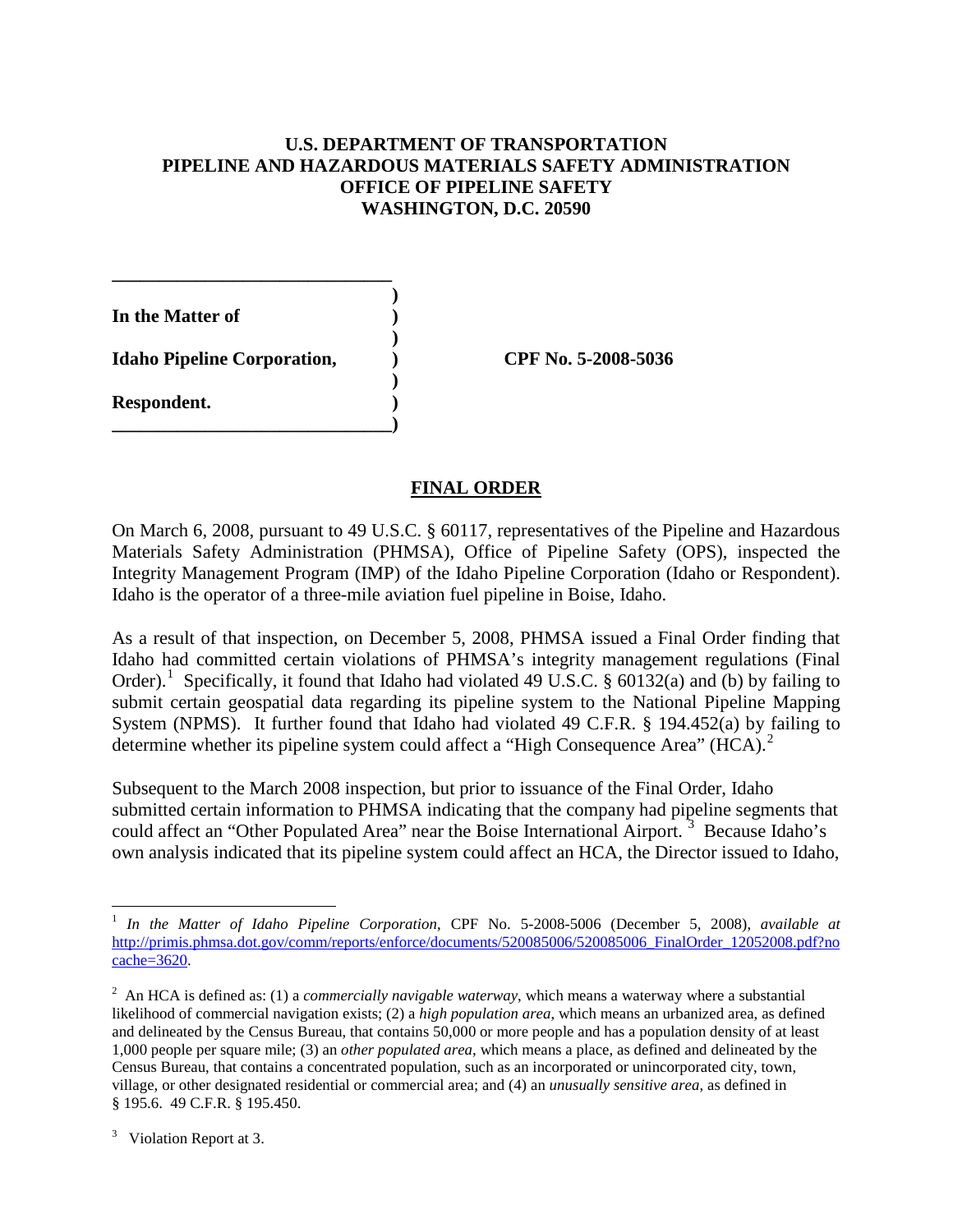by letter dated October 17, 2008, a Notice of Probable Violation and Proposed Compliance Order (Notice). In accordance with 49 C.F.R. § 190.207, the Notice proposed finding that Idaho had violated 49 C.F.R. § 195.452(f) for failing to have an IMP and ordering the company to take certain measures to correct the alleged violation.

Idaho responded to the Notice by letter dated December 15, 2008 (Response), but did not contest the allegation of violation. Idaho did not request a hearing and therefore has waived its right to one.

#### **FINDING OF VIOLATION**

In its Response, Idaho did not contest the allegation in the Notice that it violated 49 C.F.R. Part 195, as follows:

**Item 1:** The Notice alleged that Idaho violated 49 C.F.R. § 195.452(f), which states:

#### **§ 195.452 Pipeline integrity management in high consequence areas.**

 $(a) \ldots$ 

(f) *What are the elements of an integrity management program?* An integrity management program begins with the initial framework. An operator must continually change the program to reflect operating experience, conclusions drawn from results of the integrity assessments, and other maintenance and surveillance data, and evaluation of consequences of a failure on the high consequence area. An operator must include, at minimum, each of the following elements in its written integrity management program:

(1) A process for identifying which pipeline segments could affect a high consequence area;

(2) A baseline assessment plan meeting the requirements of paragraph (c) of this section;

(3) An analysis that integrates all available information about the integrity of the entire pipeline and the consequences of a failure (see paragraph (g) of this section);

(4) Criteria for remedial actions to address integrity issues raised by the assessment methods and information analysis (see paragraph (h) of this section);

(5) A continual process of assessment and evaluation to maintain a pipeline's integrity (see paragraph (j) of this section);

(6) Identification of preventive and mitigative measures to protect the high consequence area (see paragraph (i) of this section);

(7) Methods to measure the program's effectiveness (see paragraph (k) of this section);

(8) A process for review of integrity assessment results and information analysis by a person qualified to evaluate the results and information (see paragraph  $(h)(2)$  of this section).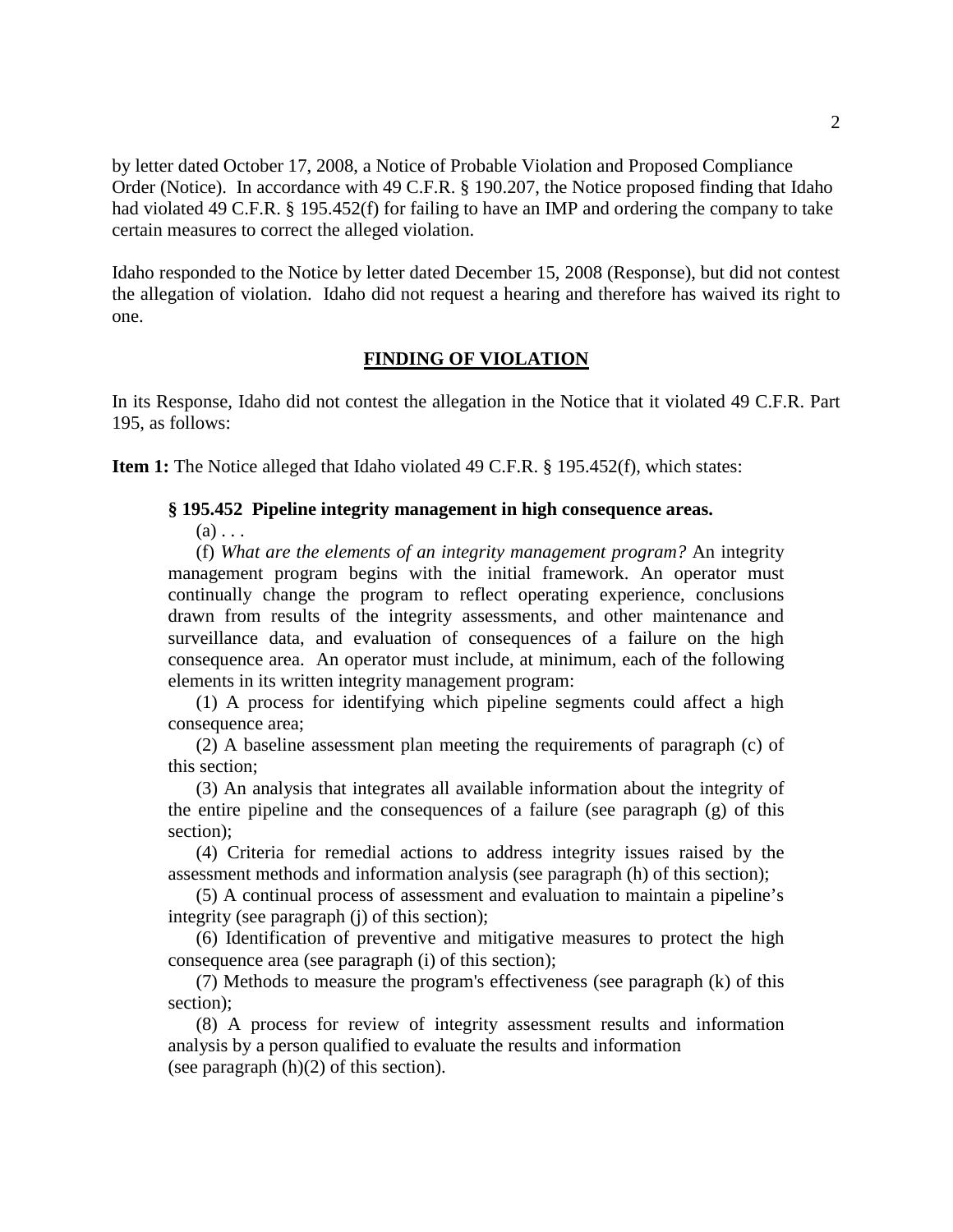The Notice alleged that Idaho had violated § 195.452(f) by failing to have a written IMP, even though information supplied by Respondent indicated that the company's pipeline system could affect an HCA. In its Response, Respondent did not contest the allegation and committed to developing an IMP. It also pledged to incorporate its existing system of historical records, current Facility Response Plan, and risk assessment data into the IMP. Accordingly, upon consideration of all of the evidence, I find that Respondent violated 49 C.F.R. § 195.452(f) by failing to have a written IMP that addressed the minimum requirements in 49 C.F.R. § 195.452(f).

This finding of violation will be considered a prior offense in any subsequent enforcement action taken against Respondent.

## **COMPLIANCE ORDER**

The Notice proposed a compliance order with respect to item 1 for a violation of 49 C.F.R. § 195.452(f). Under 49 U.S.C. § 60118(a), each person who engages in the transportation of hazardous liquids or who owns or operates a pipeline facility is required to comply with the applicable safety standards established under chapter 601. Pursuant to the authority of 49 U.S.C. § 60118(b) and 49 C.F.R. § 190.217, Respondent is ordered to take the following actions to ensure compliance with the pipeline safety regulations applicable to its operations. Respondent must—

- 1. Develop a written Integrity Management Plan (IMP).
- 2. Begin implementation of the IMP referenced in Item 1 of this Compliance Order.
- 3. Within 60 days of issuance of this Final Order, complete Items 1 and 2 of this Compliance Order, and submit the required documentation and procedures to Director, Western Region, Pipeline and Hazardous Materials Safety Administration, 12300 West Dakota Avenue, Suite 110, Lakewood, Colorado 80228.
- 4. Maintain documentation of the safety improvement costs associated with fulfilling this Compliance Order and submit the total to Director, Western Region. Costs shall be reported in two categories: 1) total cost associated with preparation/revision of plans, procedures, studies, and analyses; and 2) total costs associated with replacements, additions, and other changes to pipeline infrastructure.

The Director may grant an extension of time to comply with any of the required Items upon a written request timely submitted by the Respondent demonstrating good cause for an extension.

Failure to comply with this Order may result in administrative assessment of civil penalties not to exceed \$100,000 for each violation for each day the violation continues or in referral to the Attorney General for appropriate relief in a district court of the United States.